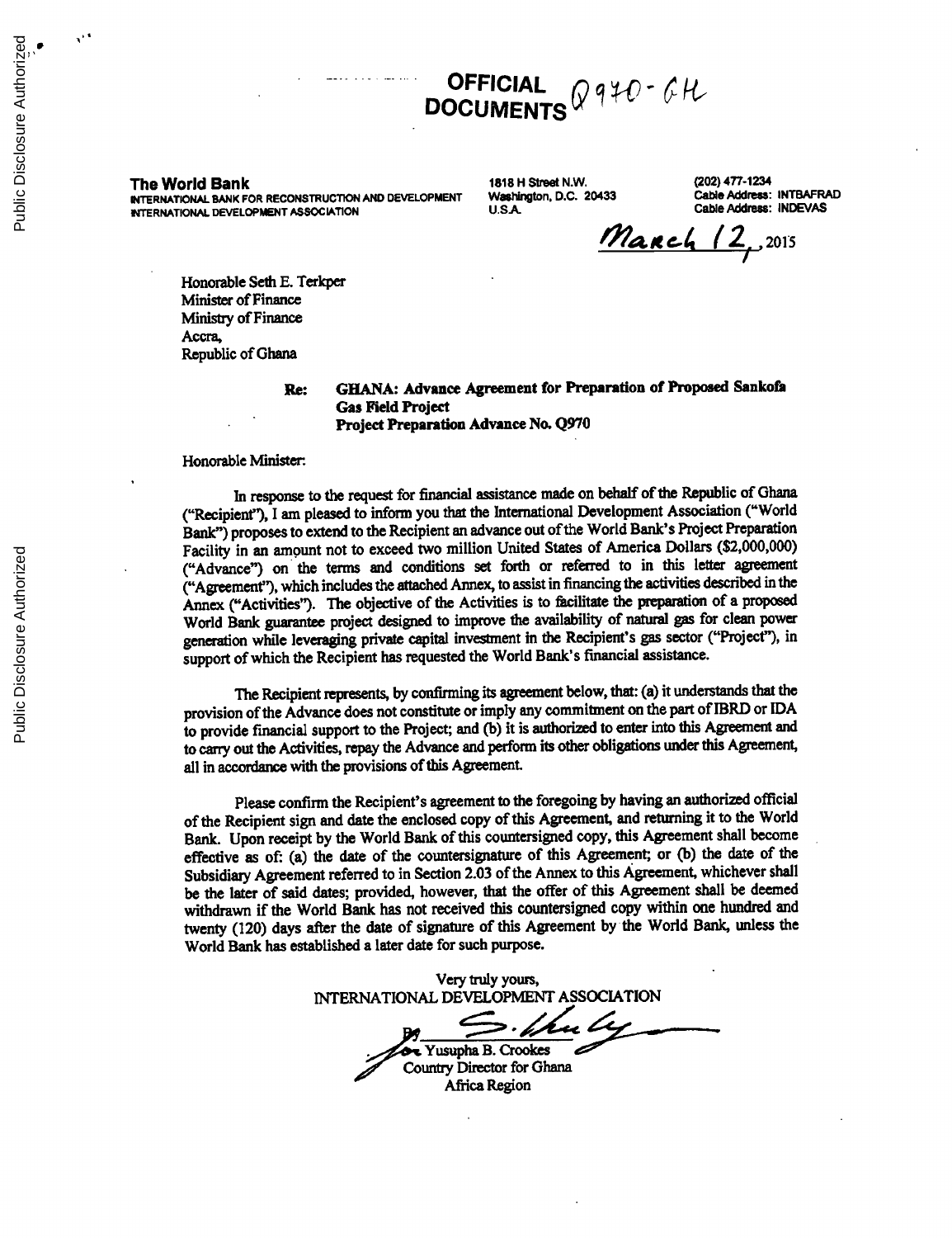AGREED:

 $\mathcal{A}^{\bullet}$ 

 $\frac{1}{10}$ 

REPUBLIC OF **GHANA**

By Authorized Representativ

Name: Hon. Seth E.Terkper Title: Minister of Finance

Date: 9<sup>[4</sup> APRIL, 2015

Enclosures:

**(1)** "Standard Conditions for Advances Made **by** the World Bank under its Project Preparation Facility", dated July **31,** 2010; and

(2) Disbursement Letter for the Advance of the same date as this Agreement, together with "World Bank Disbursement Guidelines for Projects", dated May **1, 2006.**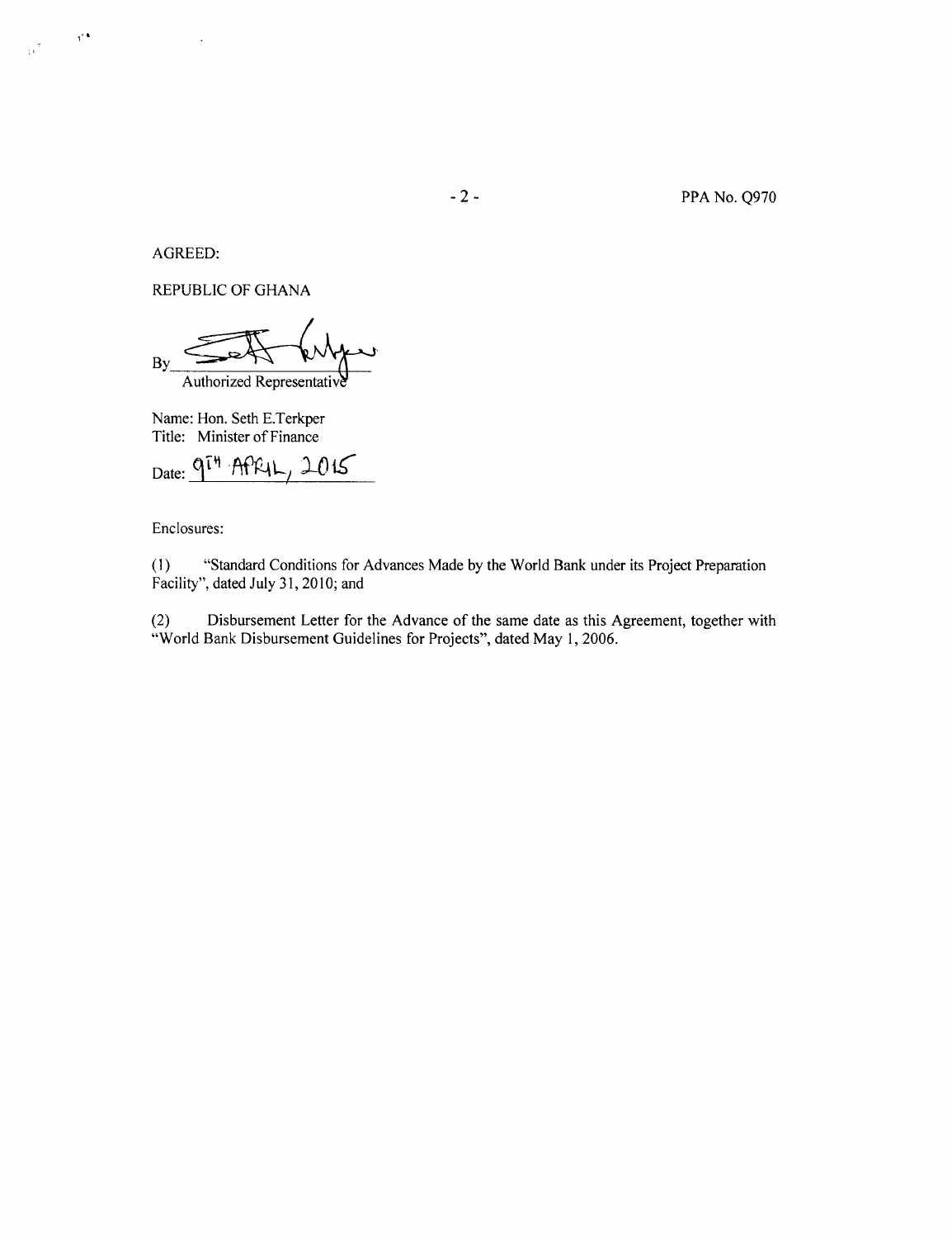### **ANNEX**

# **Article I Standard Conditions; Definitions**

*1.01.* **Standard Conditions.** The Standard Conditions for Advances Made **by** the World Bank under its Project Preparation Facility dated July **31,** 2010 ("Standard Conditions"), constitute an integral part of this Agreement.

1.02. **Definitions.** Unless the context requires otherwise, the capitalized terms used in this Agreement have the meanings ascribed to them in the Standard Conditions or in this Agreement.

### **Article II Execution of the Activities**

2.01. **Description of the Activities.** The Activities for which the Advance is provided consist of the following:

(a) Provision of technical advisory services for carrying out legal and financial and/or transactional services, including engagement of services of a transaction advisor.

2.02. **Execution of the Activities Generally.** The Recipient declares its commitment to the objectives of the Activities. To this end, the Recipient shall cause the Ghana National Petroleum Company **("GNPC")** to carry out the Activities in accordance with the provisions of: (a) Article II of the Standard Conditions; **(b)** this Article **II;** and (c) the "Guidelines on Preventing and Combating Fraud and Corruption in Projects Financed **by** IBRD Loans and **IDA** Credits and Grants", dated October **15, 2006,** and revised in January **2011.**

- *2.03.* **Subsidiary** *Agreement.* Without limitation upon the provisions of Section 2.02 above:
	- (a) the Recipient shall make the proceeds of the Advance available to **GNPC** under a subsidiary agreement, under terms and conditions acceptable to the World Bank, to be entered into between the Recipient and **GNPC** ("Subsidiary Agreement"). The Subsidiary Agreement shall describe the arrangements for the transfer of the proceeds of the Advance to **GNPC** and the arrangements for implementation of the Activities in accordance with this Agreement;
	- **(b)** the Recipient shall exercise its rights under the Subsidiary Agreement in such manner as to protect the interests of the Recipient and the World Bank and to accomplish the purpose of the Advance. Except as the World Bank may otherwise agree, the Recipient shall not assign, amend, abrogate or waive the Subsidiary Agreement or any provision thereof. In case of any conflict between the Subsidiary Agreement and this Agreement, this Agreement shall prevail; and
	- **(c)** the Recipient shall cause **GNPC** to maintain, at all times during the implementation of the Activities, either one of its units, departments or a project implementation unit with the responsibility for administration of the Activities, including, disbursement and fiduciary aspects (procurement and financial management)of the Activities, in accordance with the provisions of this Agreement and the Subsidiary Agreement.

 $\mathbf{A}$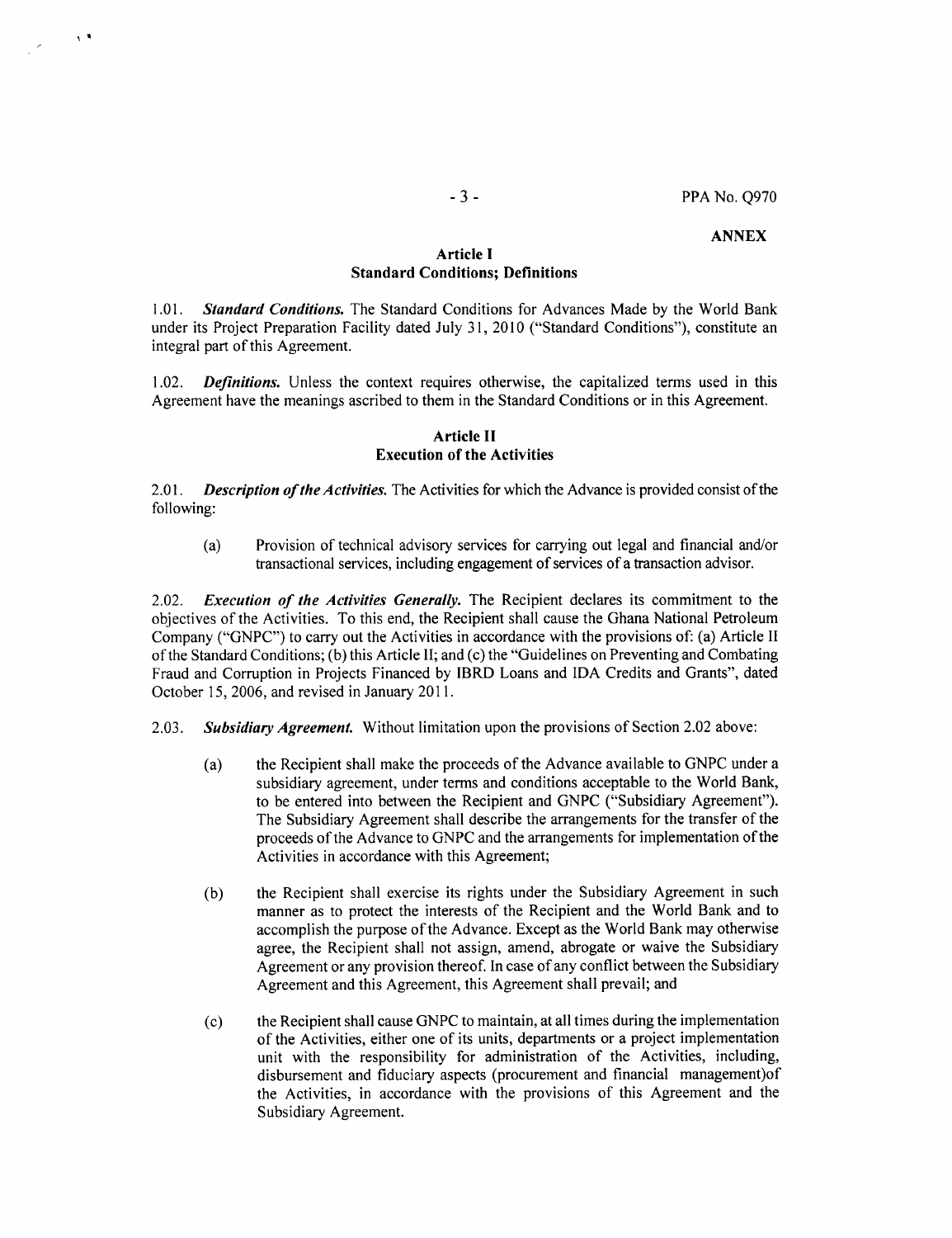$\pmb{r}_{\rm eff}$ 

*2.04. Monitoring, Reporting and Evaluation ofthe Activities.* The Recipient shall monitor and evaluate the progress of the Activities in accordance with the provisions of Section **2.08** of the Standard Conditions.

#### *2.05. Financial Management*

- (a) The Recipient shall ensure that a financial management system is maintained in accordance with the provisions of Section **2.09** of the Standard Conditions.
- **(b)** The Recipient shall ensure that interim un-audited financial reports for the Activities are prepared and furnished to the World Bank not later than forty-five *(45)* days after the end of each calendar quarter, covering the quarter, in form and substance satisfactory to the World Bank.
- (c) The Recipient shall have its Financial Statements audited in accordance with the provisions of Sections **2.09(b)** of the Standard Conditions.
	- (i) **If,** on or before the Refinancing Date, a Refinancing Agreement has been executed **by** all of its parties, the Recipient shall have the Financial Statements included in the first audit of financial statements required under the Refinancing Agreement.
	- (ii) If, **by** the Refinancing Date, no Refinancing Agreement has been executed **by** all of its parties, such audit of the Financial Statements shall cover the period of the Advance, commencing with the fiscal year in which the first withdrawal under the Advance was made. The audited Financial Statements for such period shall be furnished to the World Bank not later than six months after the end of the Recipient's fiscal year in which the Refinancing Date occurs.
	- (iii) Notwithstanding the provisions of paragraphs (i) and (ii) of this Section, the World Bank may request an audit of the Financial Statements prior to the Refinancing Date, covering such period as is indicated in its request. The audited Financial Statements for such period shall be furnished to the World Bank not later than six months after the end of such period.

### *2.06. Procurement*

- (a) General. **All** consultants' services required for the Activities and to be financed out of the proceeds of the Advance shall be procured in accordance with the requirements set forth or referred to in:
	- (i) Sections **I** and IV of the "Guidelines: Selection and Employment of Consultants under IBRD Loans and **IDA** Credits and Grants **by** World Bank Borrowers" dated January 2011 ("Consultant Guidelines") in the case of consultants' services; and
	- (ii) the provisions of this Section, as the same shall be elaborated in the procurement plan prepared and updated from time to time **by** the Recipient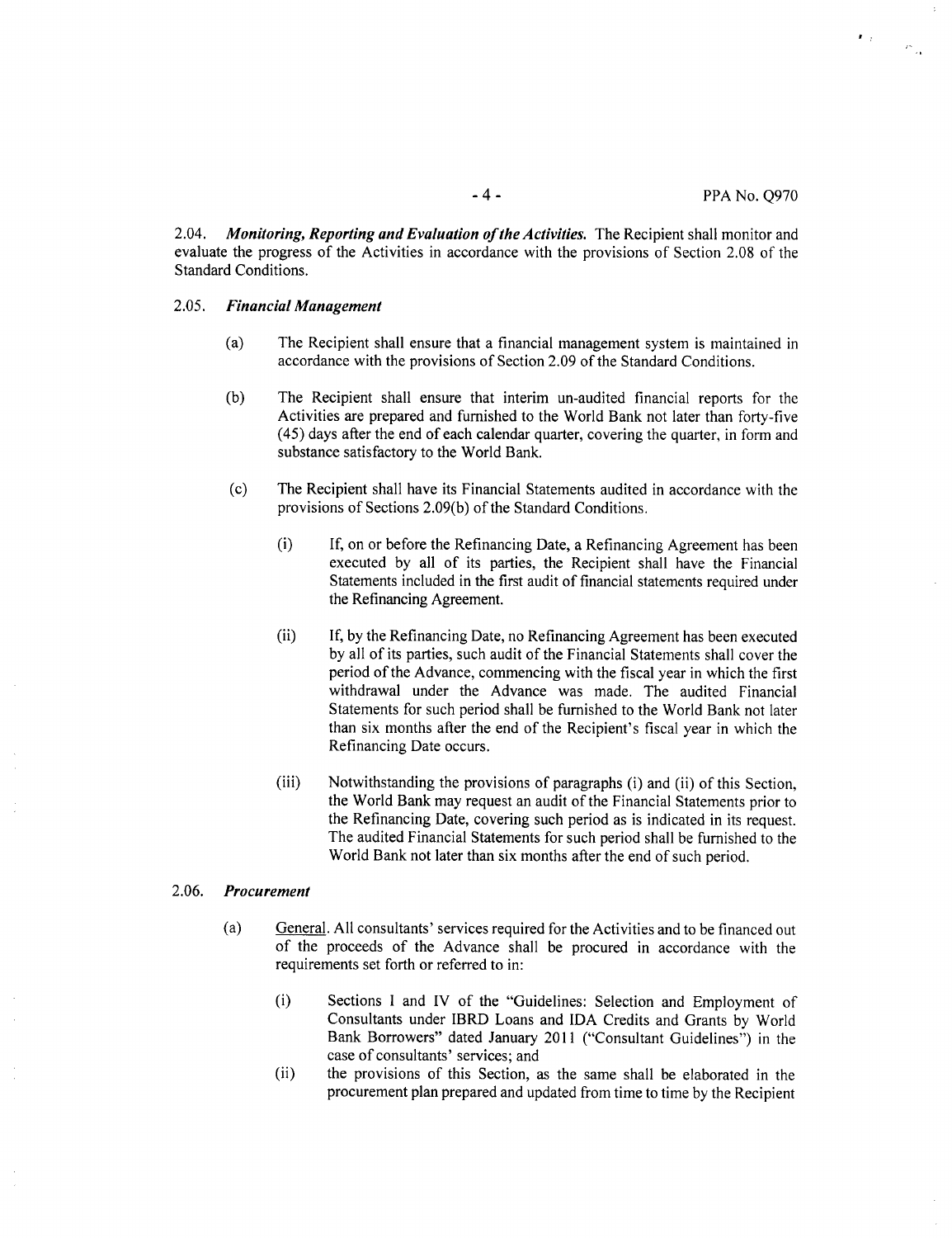for the Activities in accordance with paragraph **1.25** of the Consultant Guidelines ("Procurement Plan").

- **(b)** Definitions. The capitalized terms used in the following paragraphs of this Section to describe particular procurement methods or methods of review **by** the World Bank of particular contracts, refer to the corresponding method described in Sections **II,** III, IV and V of the Consultant Guidelines, as the case may be.
- **(c)** Particular Methods of Procurement of Consultants' Services

 $\sqrt{2}$ 

- (i) Except as otherwise provided in item (ii) below, consultants' services shall be procured under contracts awarded on the basis of Quality- and Costbased Selection.
- (ii) The following methods may be used for the procurement of consultants' services for those assignments which are specified in the Procurement Plan: (a) Single-source Selection of consulting firms; and **(b)** Singlesource procedures for the Selection of Individual Consultants.
- **(d)** Review **by** the World Bank of Procurement Decisions. The Procurement Plan shall set forth those contracts which shall be subject to the World Bank's Prior Review. **All** other contracts shall be subject to Post Review **by** the World Bank.

## **Article III Withdrawal of the Advance**

*3.01. Eligible Expenditures.* The Recipient may withdraw the proceeds of the Advance in accordance with the provisions of: (a) Article *III* of the Standard Conditions; **(b)** this Section; and (c) such additional instructions as the World Bank may specify **by** notice to the Recipient (including the "World Bank Disbursement Guidelines for Projects" dated May **2006,** as revised from time to time **by** the World Bank and as made applicable to this Agreement pursuant to such instructions), to finance Eligible Expenditures as set forth in the following table. The table specifies each category of Eligible Expenditures that may be financed out of the proceeds of the Advance ("Category"), the amount of the Advance allocated to each Category, and the percentage of expenditures to be financed for Eligible Expenditures in each Category:

| Category                                      | <b>Amount of the Advance</b><br><b>Allocated</b><br>(expressed in Dollars) | Percentage of<br><b>Expenditures to be</b><br><b>Financed</b><br>(inclusive of Taxes)] |
|-----------------------------------------------|----------------------------------------------------------------------------|----------------------------------------------------------------------------------------|
| Consultants' services under<br>the Activities | 2,000,000                                                                  | 100%                                                                                   |
| <b>TOTAL AMOUNT</b>                           | 2,000,000                                                                  |                                                                                        |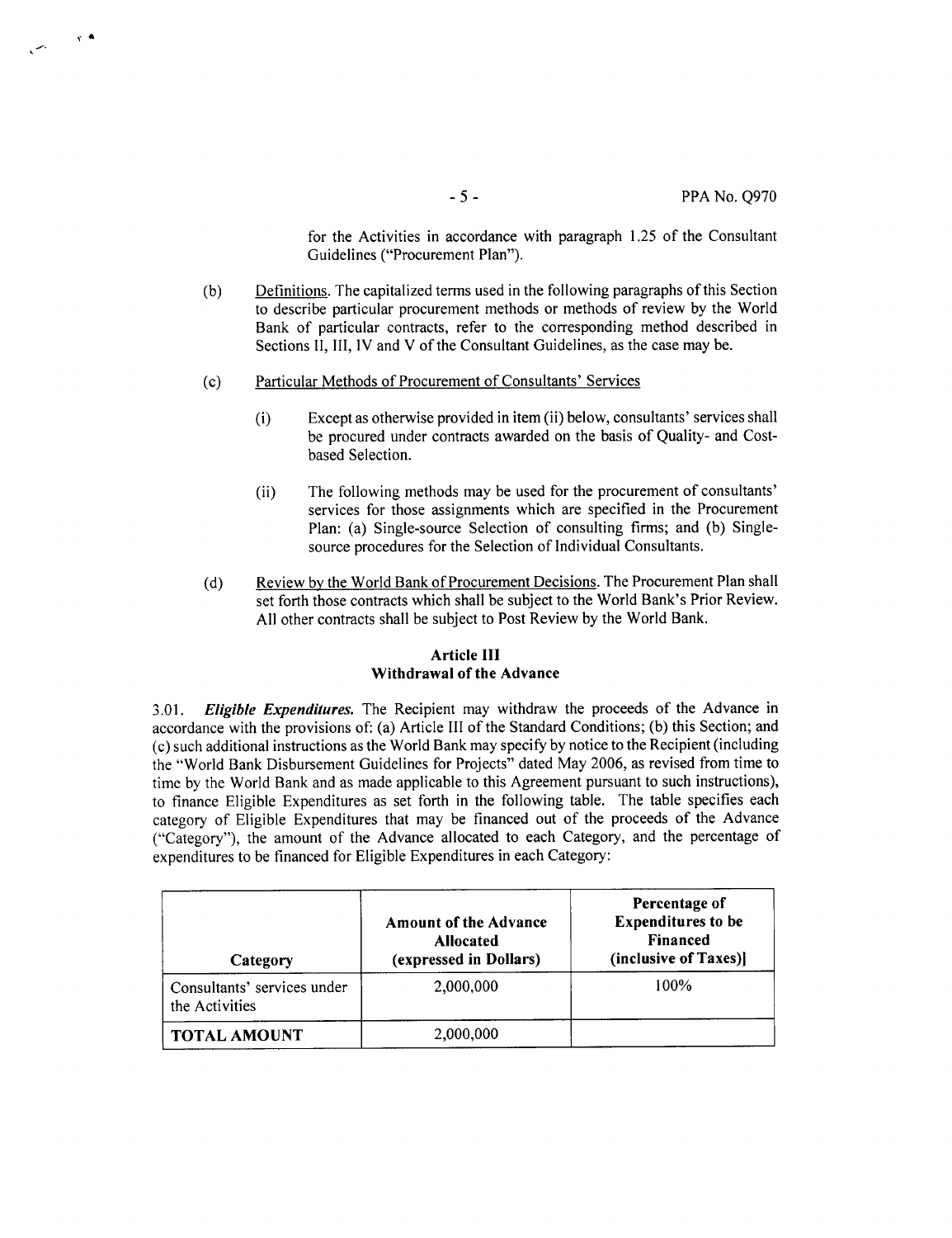$\bullet$   $\leq$ 

**3.02.** *Withdrawal Conditions.* Notwithstanding the provisions of Section **3.01** of this Agreement, no withdrawal shall be made for payments made prior to the date of countersignature of this Agreement **by** the Recipient.

*3.03. Refinancing Date.* The Refinancing Date is December **31, 2016.**

# **Article IV Terms of the Advance**

4.01. *Service Charge.* The Recipient shall pay a service charge on the Withdrawn Advance Balance at the rate of three-fourths of one percent (3/4 of **1%)** per annum. The service charge shall accrue from the respective dates on which amounts of the Advance are withdrawn and shall be paid in arrears in accordance with the provisions of Section 4.02 of this Agreement. Service charges shall be computed on the basis of a 360-day year of twelve 30-day months.

4.02. *Repayment.* The Withdrawn Advance Balance shall be repaid **by** the Recipient to the World Bank (together with any service charges accrued thereon) in accordance with the provisions of Article IV of the Standard Conditions and the following provisions:

- (a) *Refinancing under the Refinancing Agreement.* **If,** on or before the Refinancing Date, a Refinancing Agreement has been executed **by** all of its parties, then the full amount of the Withdrawn Advance Balance shall be repaid to the World Bank (together with any service charges accrued on the Advance to the date of repayment) as soon as the Refinancing Agreement becomes effective, **by** means of a withdrawal **by** the World Bank of an amount of the Refinancing Proceeds equivalent to the Withdrawn Advance Balance plus such service charges, in accordance with the provisions of the Refinancing Agreement.
- **(b)** *Repayment in the absence of a Refinancing Agreement:* **If,** on or before the Refinancing Date, no Refinancing Agreement has been executed **by** all of its parties, or if, **by** such date or at any time thereafter, it has been so executed but terminates without becoming effective, then:
	- (i) if the amount of the Withdrawn Advance Balance does not exceed **\$50,000,** it shall be repaid **by** the Recipient to the World Bank (together with service charges accrued on the Withdrawn Advance Balance to the date of repayment) on such date as the World Bank shall specify in a notice to the Recipient, which shall in no event **be** earlier than sixty **(60)** days following the date of dispatch of such notice; and
	- (ii) if the amount of the Withdrawn Advance Balance exceeds **\$50,000,** it (together with service charges accrued on the Withdrawn Advance Balance to the Notice Date) (the "Aggregate Balance") shall be paid **by** the Recipient to the World Bank in ten approximately equal semiannual installments, in the amounts and on the dates ("Payment Dates") which the World Bank shall specify in a notice to the Recipient. In no event shall the first Payment Date be set earlier than **60** days following the date ("Notice Date") of dispatch of such notice. The Recipient shall pay a service charge on the Aggregate Balance at the rate of three-fourths of one